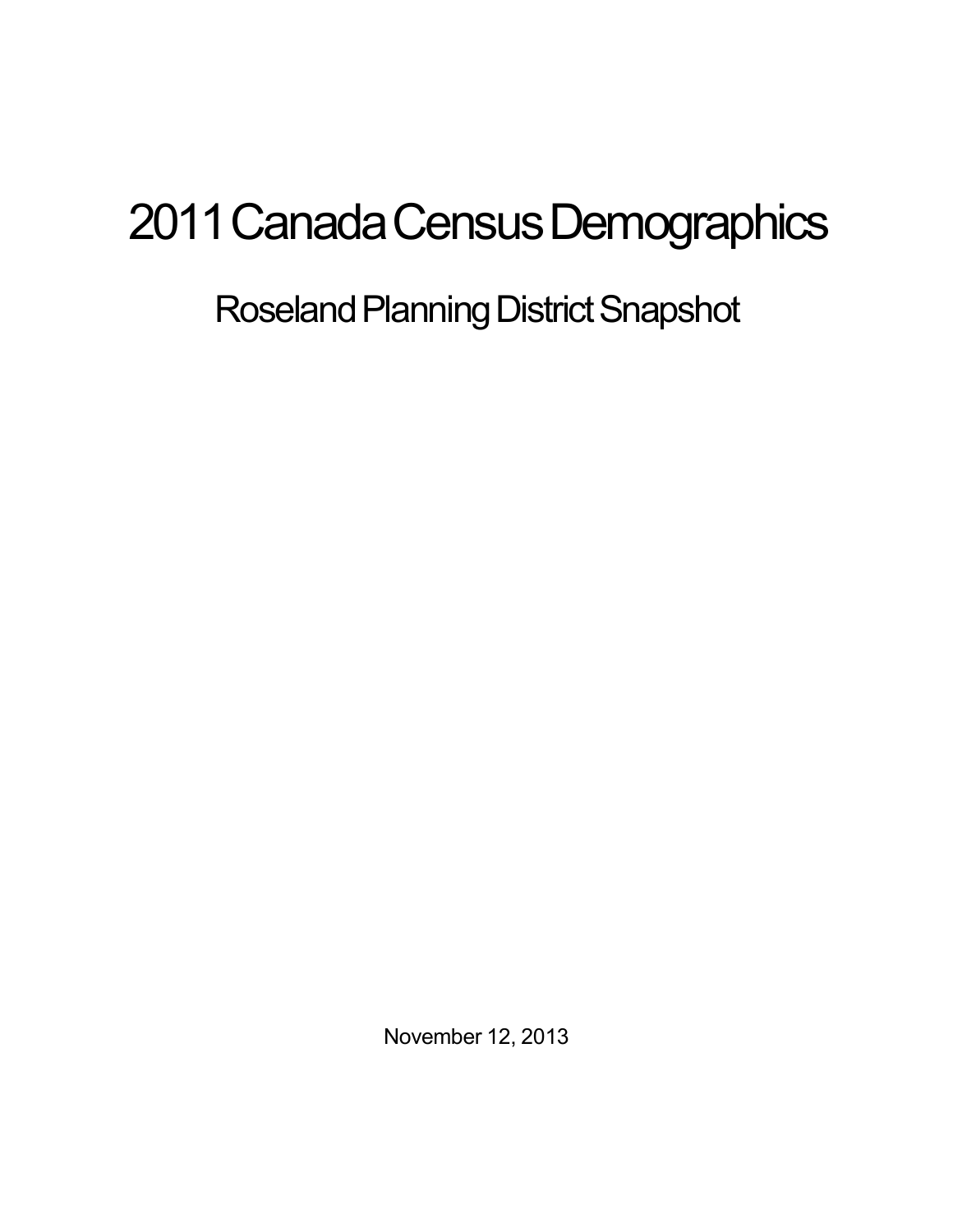## **Table of Contents**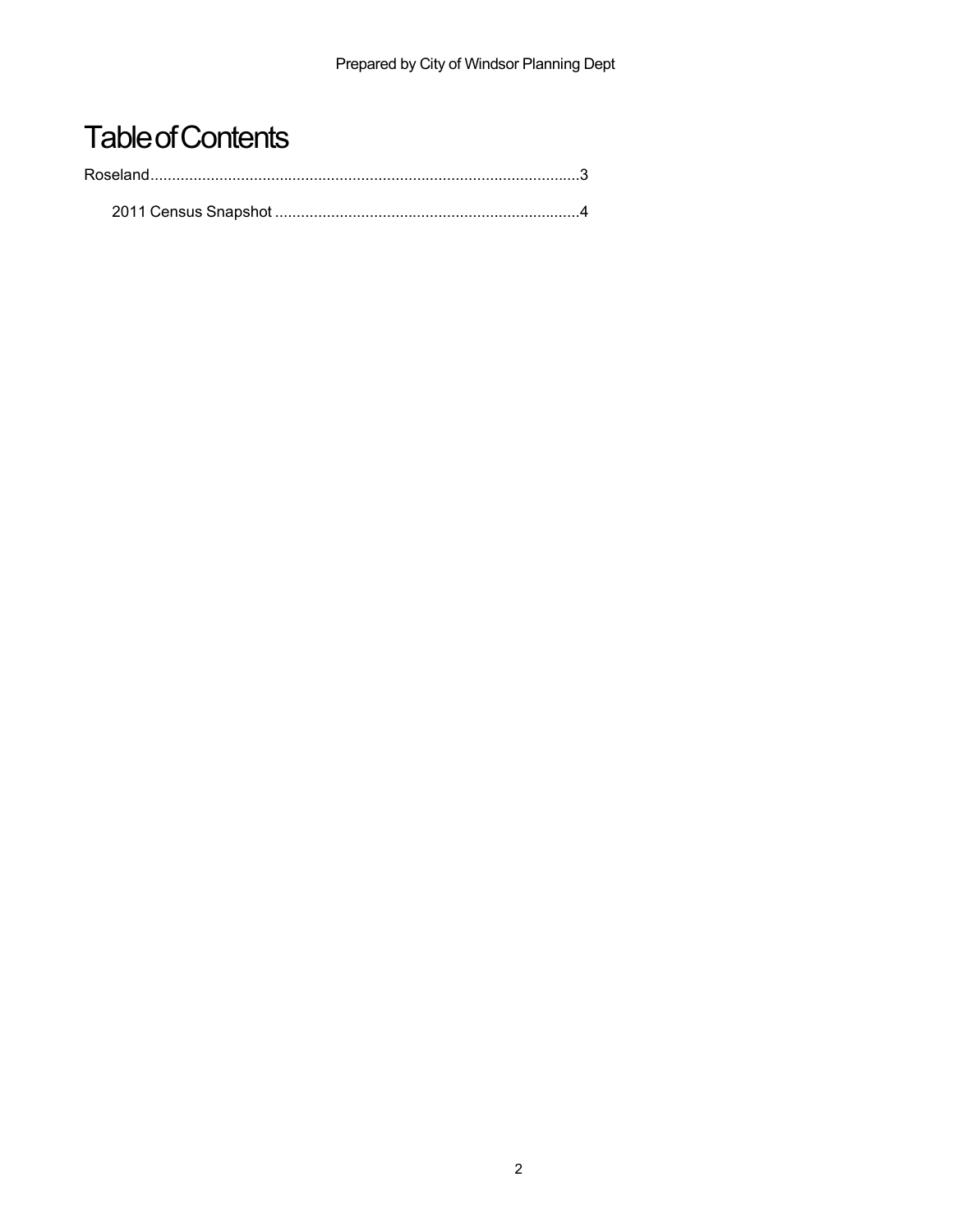Prepared by City of Windsor Planning Dept Roseland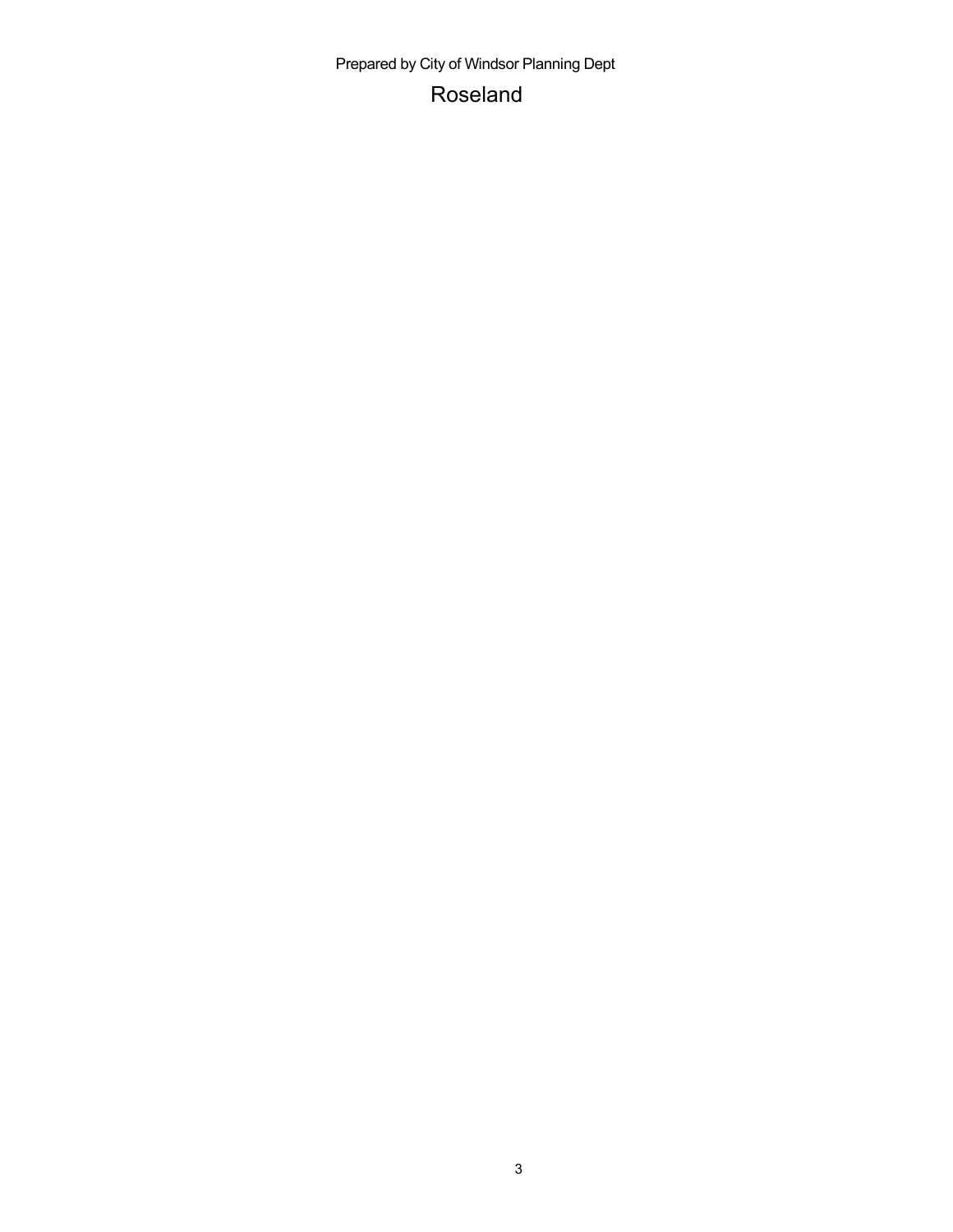### Prepared by City of Windsor Planning Dept

#### 2011 Census Snapshot

| 2011 Census<br><b>Snapshot</b> | <b>Roseland</b> |     |
|--------------------------------|-----------------|-----|
|                                |                 | %   |
| <b>Total Population</b>        | 18,740          |     |
| Males                          | 8,945 48%       |     |
| Females                        | 9,795           | 52% |
|                                |                 |     |
| <b>2011 Population by Age</b>  | 18,740          |     |
| 0 to 4 years                   | 1,165           | 6%  |
| 5 to 9 years                   | 1,405           | 7%  |
| 10 to 14 years                 | 1,395           | 7%  |
| 15 to 19 years                 | 1,280           | 7%  |
| 20 to 24 years                 | 1,025           | 5%  |
| 25 to 29 years                 | 870             | 5%  |
| 30 to 34 years                 | 1,010           | 5%  |
| 35 to 39 years                 | 1,415           | 8%  |
| 40 to 44 years                 | 1,590           | 8%  |
| 45 to 49 years                 | 1,480           | 8%  |
| 50 to 54 years                 | 1,295           | 7%  |
| 55 to 59 years                 | 945             | 5%  |
| 60 to 64 years                 | 805             | 4%  |
| 65 to 69 years                 | 715             | 4%  |
| 70 to 74 years                 | 660             | 4%  |
| 75 to 79 years                 | 565             | 3%  |
| 80 to 84 years                 | 510             | 3%  |
| 85 years and over              | 575             | 3%  |
|                                |                 |     |
| Average age                    | 39.1            |     |
| Median age                     | 39.3            |     |
| Dominant age group             | 40 to 44 years  |     |
|                                |                 |     |
| <b>Families</b>                | 5,171           |     |
| Persons per family             | 3.3             |     |
| Two-parent families            | 4,581           | 89% |
| With no children at            | 1,665           | 32% |
| home                           |                 |     |
| With children at home          | 2,930 57%       |     |
| Lone-parent familiies          | 5801            | 11% |
|                                |                 |     |
| Children per family            | 1.3             |     |
|                                |                 |     |